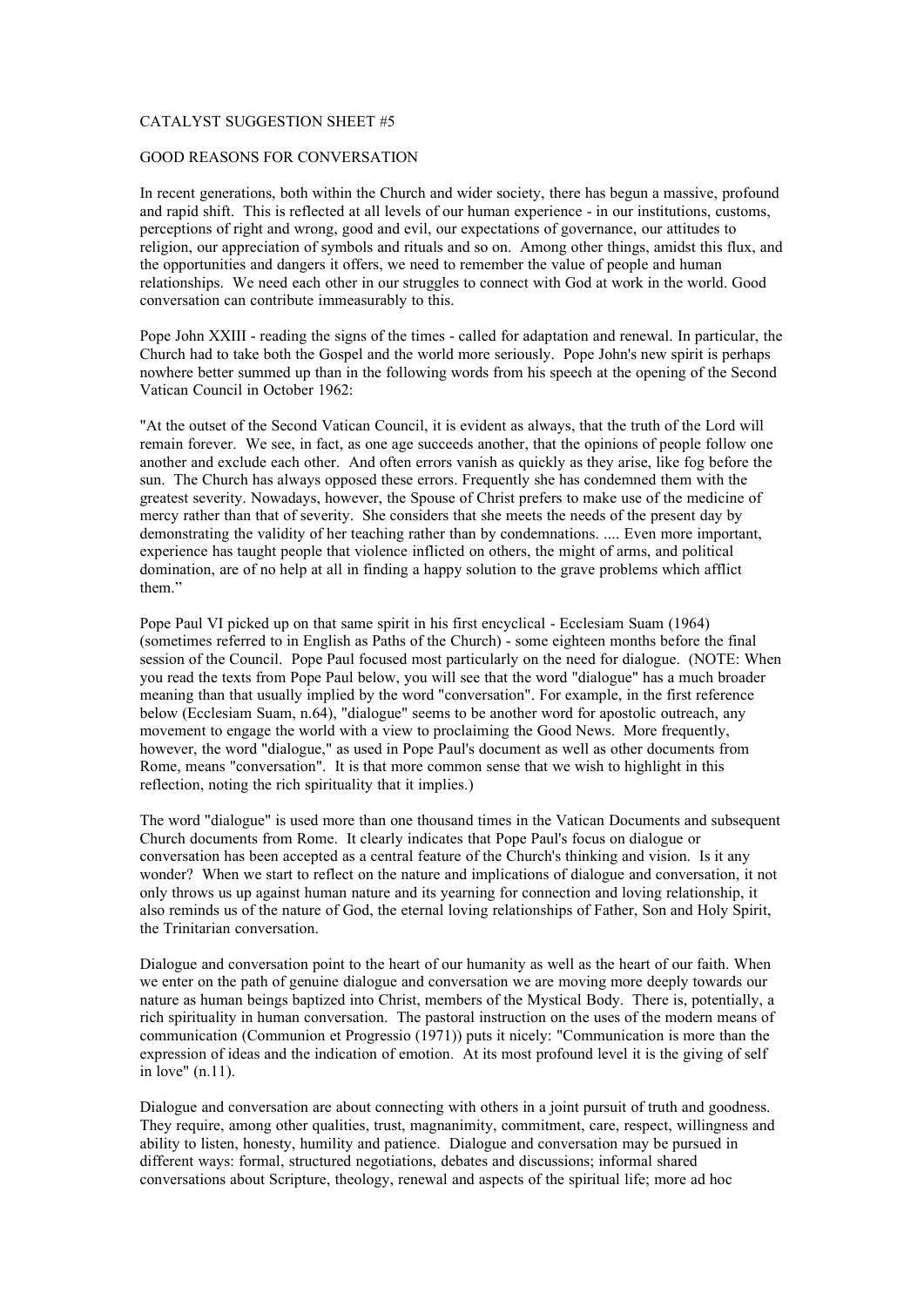conversations about the things that matter to us; conversations such as we have at Spirituality in the Pub or the Catalyst Dinners, and so on. Dialogue and conversation are obstructed when people are combative, engage in win-lose interactions, are aggressive, will not listen, show little or no respect for others, are bombastic, ideological or dogmatic and so on.

The baptized believe this dialogue or conversation has its roots in the life of God - the Trinity of Persons in an eternal and loving conversation. Our human existence is produced by that eternal conversation of love, we reflect it and feel it in our beings. We are relational beings, like God. We are urged by our divine roots, by our nature, to relate well with - that is, love - others. We do not do this automatically or even easily. We must choose to facilitate it and give ourselves generously to the task that is at times extremely trying. In the end loving relationships emerge as grace, as pure gift, amidst our generous efforts and hard work. Good conversation, likewise, emerges as grace. And grace is no more nor less than the presence of God. Where grace is, there is transformation. Good conversation is transforming.

The following references to Pope Paul VI's encyclical Ecclesiam Suam give some indication of the roots, meaning and implications of the dialogue and conversation spoken of above. These references also give some indication of the central role of dialogue and conversation in Pope Paul's vision for the Council and the Church in the years ahead:

1. The nature of the dialogue and the responsibility of all the baptised: "An attitude of preservation of the faith is insufficient. Certainly we must preserve and also defend the treasure of truth and of grace which has come to us by way of inheritance from the Christian tradition. 'Keep safe what has been entrusted to thee,' warns St. Paul. But neither the preservation nor the defence of the faith exhausts the duty of the Church in regard to the gifts which it possesses. The duty consonant with the patrimony received from Christ is that of spreading, offering, announcing it to others. Well do we know that 'going, therefore, make disciples of all nations' is the last command of Christ to His Apostles. By the very term 'apostles' these men define their inescapable mission. To this internal drive of charity which tends to become the external gift of charity we will give the name of dialogue, which has in these days come into common usage." (Ecclesiam Suam n.64) (Emphasis added.)

2. The origins and universality of the dialogue: "The fatherly and holy conversation between God and humanity, interrupted by original sin, has been marvellously resumed in the course of history. The history of salvation narrates exactly this long and changing dialogue which begins with God and brings to humanity a many-splendoured conversation. It is in this conversation of Christ among us that God allows us to understand something of Himself, the mystery of His life, unique in its essence, Trinitarian in its persons; and He tells us finally how He wishes to be known; He is Love; and how He wishes to be honoured and served by us: Love is our supreme commandment. The dialogue thus takes on full meaning and offers grounds for confidence. The child is invited to it; the mystic finds a full outlet in it." (Ecclesiam Suam n.70)

3. Dialogue implies a special kind of relationship: "This type of relationship indicates a proposal of courteous esteem, of understanding and of goodness on the part of the one who inaugurates the dialogue; it excludes the a priori condemnation, the offensive and time-worn polemic and emptiness of useless conversation." (Ecclesiam Suam n.79)

4. Speaking specifically to priests a message that should be taken up by all the baptised: "And before speaking, it is necessary to listen, not only to people's voices, but to their hearts. People must first be understood - and, where they merit it, agreed with. In the very act of trying to make ourselves pastors, fathers and teachers of people, we must make ourselves their brothers. The spirit of dialogue is friendship and, even more, is service. All this we must remember and strive to put into practice according to the example and commandment that Christ left to us." (Ecclesiam Suam, n.87)

5. In general, of the way the Church must engage the world: "The dialogue is not proud, it is not bitter, it is not offensive. Its authority is intrinsic to the truth it explains, to the charity it communicates, to the example it proposes; it is not a command, it is not an imposition. It is peaceful; it avoids violent methods; it is patient; it is generous. Trust, not only in the power of one's words, but also in an attitude of welcoming the trust of the interlocutor. Trust promotes confidence and friendship. It binds hearts in mutual adherence to the good which excludes all self-seeking. In the dialogue, conducted in this manner, the union of truth and charity, of understanding and love is